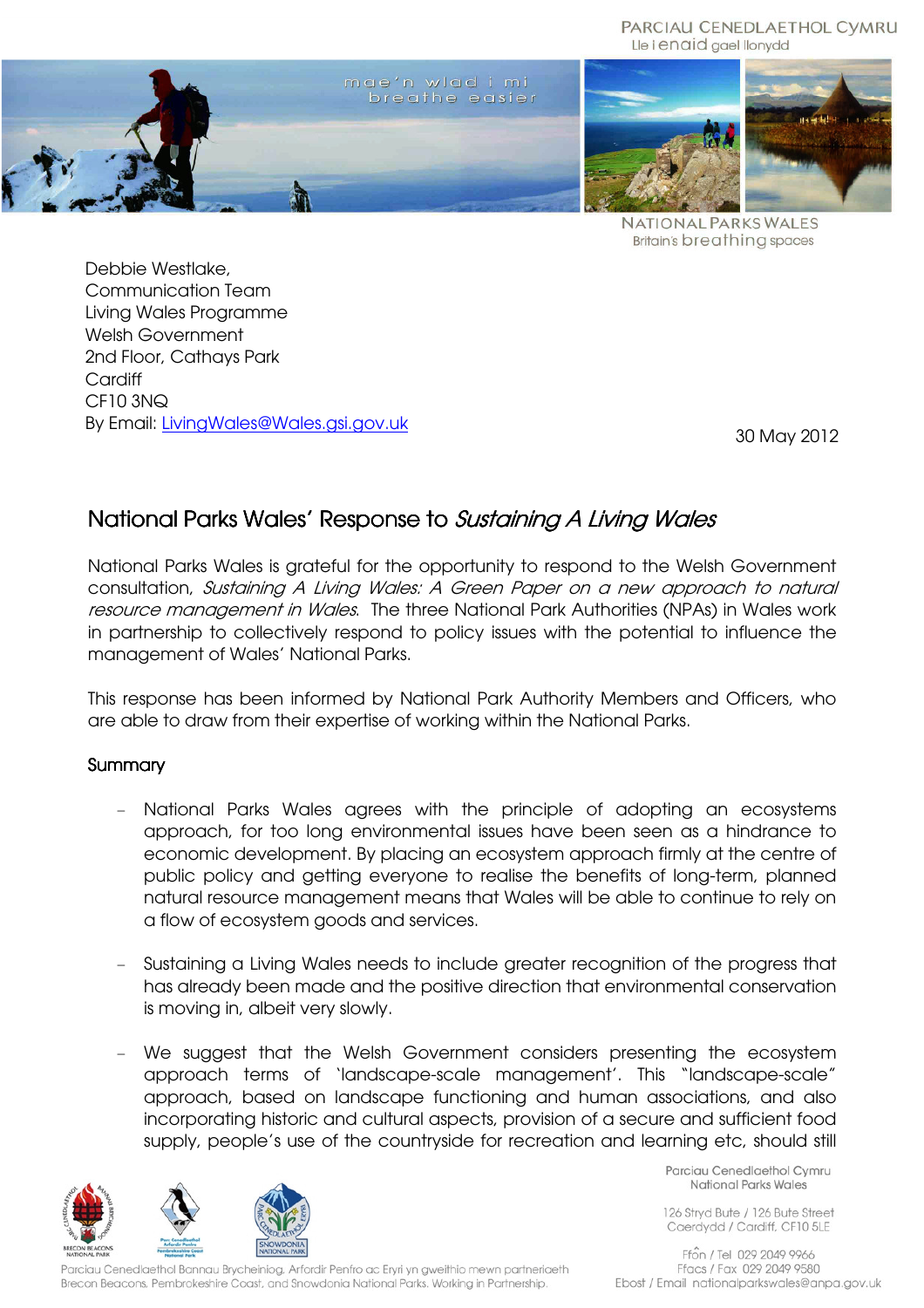give primacy to essential ecological goals, via the proposed national and local resource management plans.

- The National Parks, and other protected landscapes in Wales, for example the Areas of Outstanding Natural Beauty (AONBs) presents a compelling, evidencebased approach to natural resource management. Along with colleagues in the AONBs we would welcome any opportunity to work with the Welsh Government to deliver these plans within the context of the Natural Environment Framework.
- National Parks Wales recommends that Wales must expand its investment in biodiversity conservation, or we risk failing to meet our 2020 target to halt biodiversity loss, and in doing so undermine the provision of ecosystem services. Now is the time to maximise resources for biodiversity conservation in order to maximise the resilience of habitats, species and ecosystems in the face of climate change.
- We recommend that rather than seeking to redefine everything in terms of ecosystems, the aim should be to use ecosystems as a framework to carry existing approaches forward, to build and expand what we have already rather than supplant and replace. A better screening process on legislation, policy development, action planning and decision making based upon ecosystem principles, i.e., the 12 principles for the ecosystem approach will help.
- The management planning approach used by NPAs for site planning, and then adapted for National Park management planning (for integrated management of natural and cultural resources, and of assets for recreation and learning) was originally developed by the Countryside Council for Wales (CCW). CCW's model has been successfully applied from small sites to large regions, worldwide, and we propose that the system should provide the template for resource management planning at national and local levels. An additional benefit is the fact that it is a system which is familiar to many conservation managers in Wales.
- National Parks Wales recommends that Welsh Government utilises the legislation to make linkages to be made between local resource management planning areas whether via land-use, habitats, watercourses, migration routes etc. These can be strongly supported by pan-Wales programmes like Glastir, and by a proactive approach to nature conservation by local authorities.
- It appears that the implementation of law and/or the extent of protected sites are insufficient. National Parks Wales believes that both need to be addressed in more detail, and that the quality and extent of protection should be extended. There will also be a need to maintain clear boundaries between land-use planning and environmental regulation. We welcome a review of environmental protection in the context of evolution rather than revolution.
- Wales needs to acknowledge that it is as a result of the lack of national will and resources, by every nation that ratified the CBD that biodiversity conservation has



Parciau Cenedlaethol Bannau Brycheiniog, Arfordir Penfro ac Eryri yn gweithio mewn partneriaeth Brecon Beacons, Pembrokeshire Coast, and Snowdonia National Parks. Working in Partnership.

Parciau Cenedlaethol Cymru National Parks Wales

126 Stryd Bute / 126 Bute Street Caerdydd / Cardiff, CF10 5LE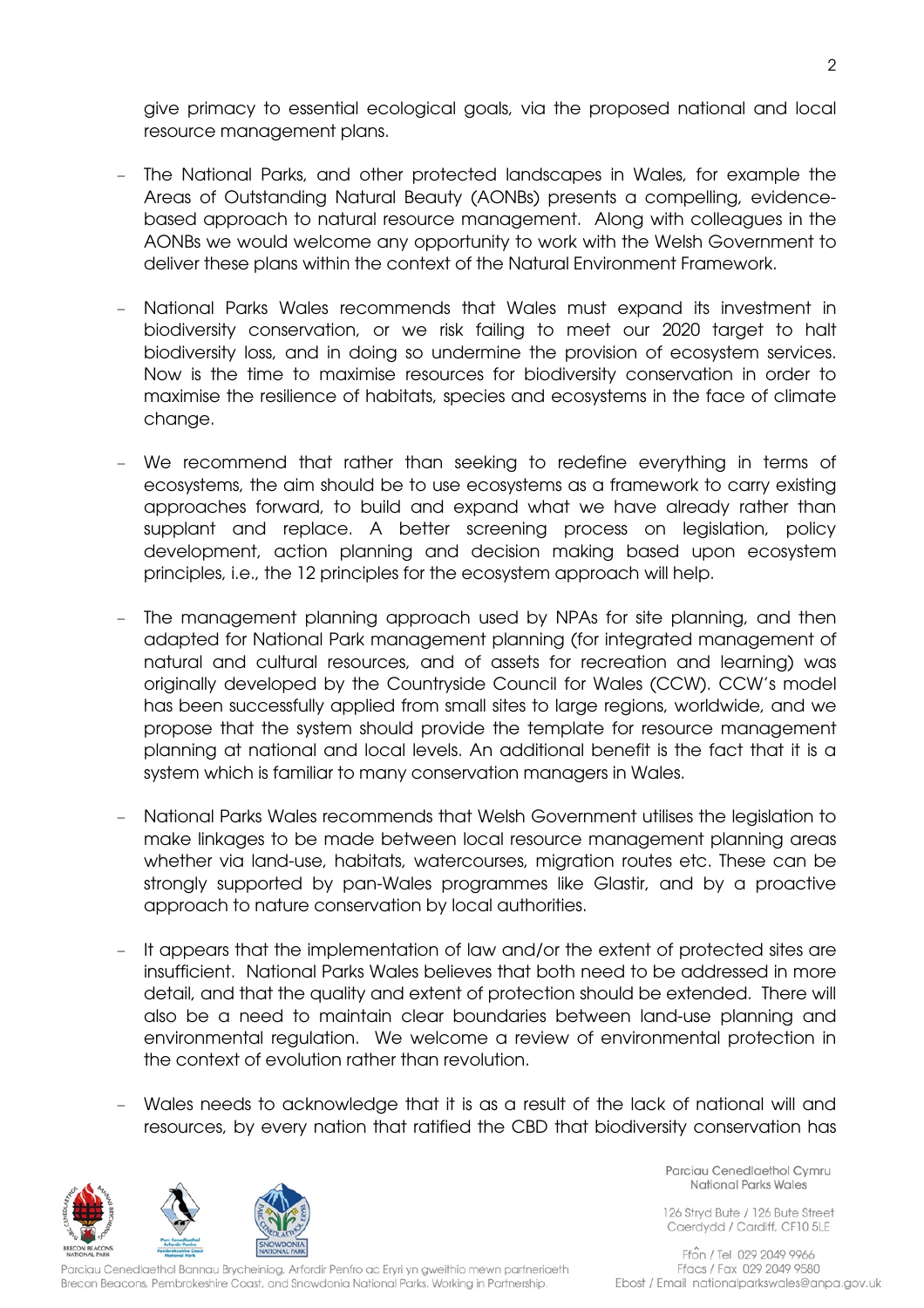failed to meet international, national and local targets. The existing conservation systems themselves are not to blame for the failures.

- Increased awareness of and sympathy for the environment is perhaps best achieved through first-hand enjoyment through a wide variety of recreational activities.



Parciau Cenedlaethol Bannau Brycheiniog, Arfordir Penfro ac Eryri yn gweithio mewn partneriaeth Brecon Beacons, Pembrokeshire Coast, and Snowdonia National Parks. Working in Partnership.

Parciau Cenedlaethol Cymru **National Parks Wales** 

126 Stryd Bute / 126 Bute Street Caerdydd / Cardiff, CF10 5LE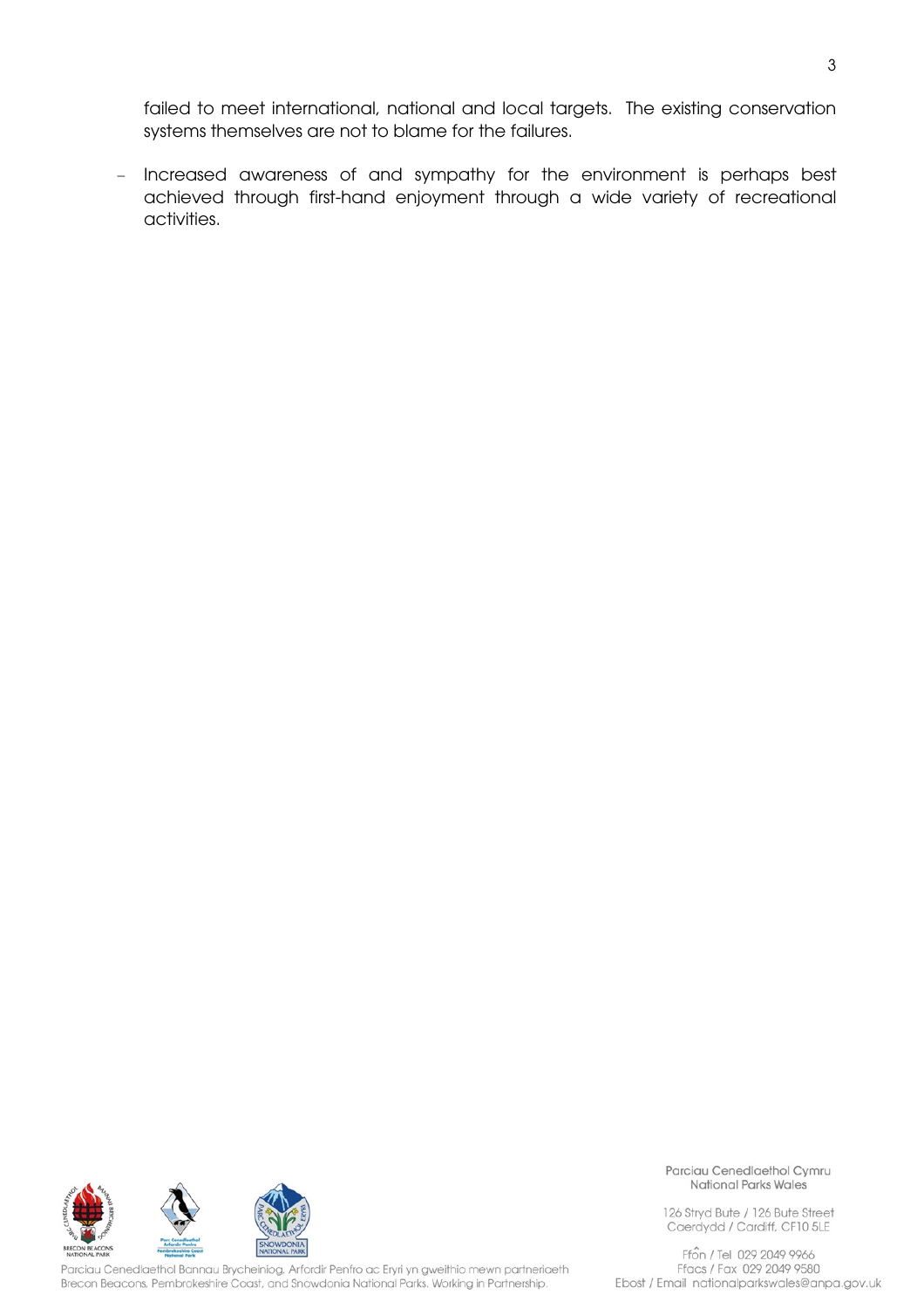Our response reflects the order of questions contained within the Green Paper (pgs 30 and 31).

The General Questions.

## Developing a new approach to environmental protection based on ecosystems?

National Parks Wales welcomes the holistic, ecosystem approach, proposed by the Welsh Government as an essential basis for efficient and timely environmental protection, and in order to judge the overall sufficiency and effectiveness of that protection.

Sustaining a Living Wales needs to include greater recognition of the progress that has already been made and the positive direction that environmental conservation is moving in, albeit very slowly. The emphasis should be to build on what we are doing already.

The extent to which aims, aspirations and the ecosystems approach are shared and implemented by other sectors will be the most important factor in determining the extent to which the Welsh Government fulfils its aims. In Wales, the extent to which these are understood by local authorities and the wider public will be the most important factor in influencing the extent to which the ecosystems approach can be implemented.

An ecosystem/national resource management planning approach allows for absolute limits on human impacts where required, (in a manner similar to the EU's recognition of a 20C rise in global temperature as constituting dangerous climate change and the basis for national emissions reductions).

Sustaining a Living Wales is also relevant to Welsh Government's proposed Sustainable Development Bill and Heritage Bill. We suggest that the historic environment should be integrated with the proposals in Sustaining a Living Wales, on the basis that the landscape of Wales is - almost everywhere - highly modified and that historic land uses are often the key to nature conservation.

While National Parks Wales supports the ecosystem approach to resource management we wish to suggest that the Welsh Government considers presenting it terms of 'landscape-scale management'. This "landscape-scale" approach, based on landscape functioning and human associations, and also incorporating historic and cultural aspects, provision of a secure and sufficient food supply, people's use of the countryside for recreation and learning etc, should still give primacy to essential ecological goals, via the proposed national and local resource management plans. We cannot help but notice the parallels here to the Sandford Principle which is applied to National Park purposes, in terms of the primacy of goals for natural resources.

Wales' protected landscapes demonstrate an integrated approach to landscape management, and National Parks Wales proposes that these represent a range of pilot projects for the proposed ecosystem approach.



Parciau Cenedlaethol Bannau Brycheiniog, Arfordir Penfro ac Eryri yn gweithio mewn partneriaeth Brecon Beacons, Pembrokeshire Coast, and Snowdonia National Parks. Working in Partnership.

Parciau Cenedlaethol Cymru National Parks Wales

126 Stryd Bute / 126 Bute Street Caerdydd / Cardiff, CF10 5LE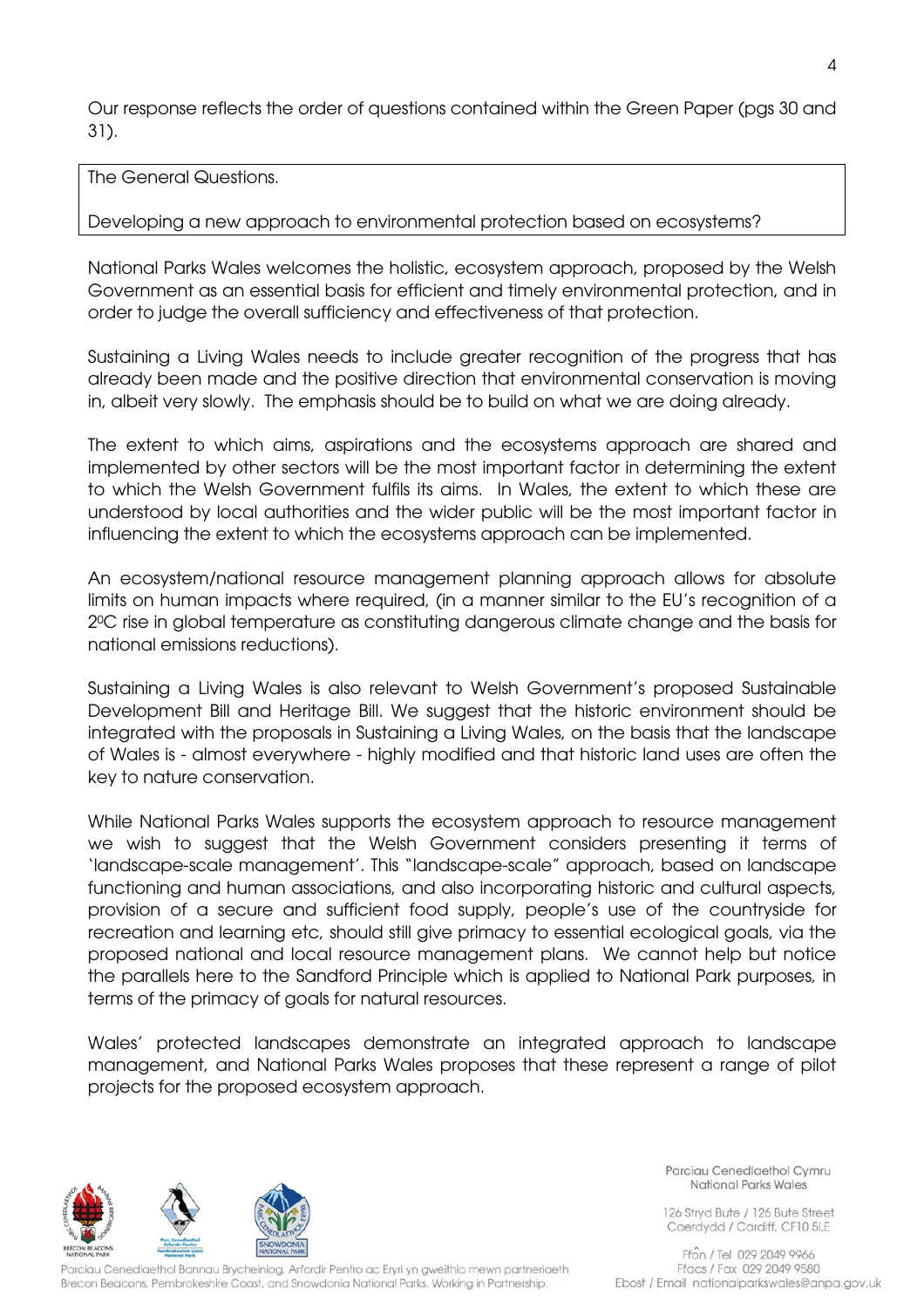Effort will have to be invested into defining and conveying this new concept to other sectors that will be responsible for the delivery of the ecosystem approach – which will be largely out of the hands of environmentally conscious organisations. The private sector and Government bodies that deliver economic development may be more inclined to regard this approach as a constraint on development, rather than an opportunity.

Success will depend upon the allocation, and perhaps more importantly, the reallocation of resources to invest in the necessary improvements to biodiversity. If additional resources cannot be found then other sources of direct or indirect finance must be found. National Parks Wales recommends that Wales must expand its investment in biodiversity conservation, or we risk failing to meet our 2020 target to halt biodiversity loss, and in doing so undermine the provision of ecosystem services. Now is the time to maximise resources for biodiversity conservation in order to maximise the resilience of habitats, species and ecosystems in the face of climate change.

Developing the concept of local resource management planning for natural resources to provide a simpler approach for stakeholders. Developing a national resource management plan.

The proposals for national resource management planning are welcome. National resource management planning may help us to reduce Wales' ecological footprint, and may also help protect Wales' resources from unsustainable burdens placed on them from elsewhere.

The Green Paper is trying to achieve a holistic and integrated means of ensuring that policy making, action planning and decision-making across the board take full account of biodiversity conservation and natural resource management; that decisions do not lead to or contribute to further losses but lead to restoration and enhancement. This is welcomed. The ecosystem approach as a means of achieving this is however a thought process, a screening process, not a legislative or regulatory process per se. The 12 Convention for Biological Diversity (CBD) ecosystem approach principles expound this.

We recommend that rather than seeking to redefine everything in terms of ecosystems, the aim should be to use ecosystems as a framework to carry existing approaches forward, to build and expand what we have already rather than supplant and replace. A better screening process on legislation, policy development, action planning and decision making based upon ecosystem principles, i.e., the 12 principles for the ecosystem approach will help.

There is a need to identify and reach a consensus concerning the authority responsible for planning local resource management and identify the relevant stakeholders.

Welsh Government could , through a national resource management plan, set absolute outcomes/parameters at the Wales level, and as far as possible let each local area fulfill its contribution according to its local endowment of natural resources, but within the national framework. However, there should be a statutory basis for local resource management plans, and for them to fulfill the national resource management plan.



Parciau Cenedlaethol Bannau Brycheiniog, Arfordir Penfro ac Eryri yn gweithio mewn partneriaeth Brecon Beacons, Pembrokeshire Coast, and Snowdonia National Parks. Working in Partnership.

Parciau Cenedlaethol Cymru National Parks Wales

126 Stryd Bute / 126 Bute Street Caerdydd / Cardiff, CF10 5LE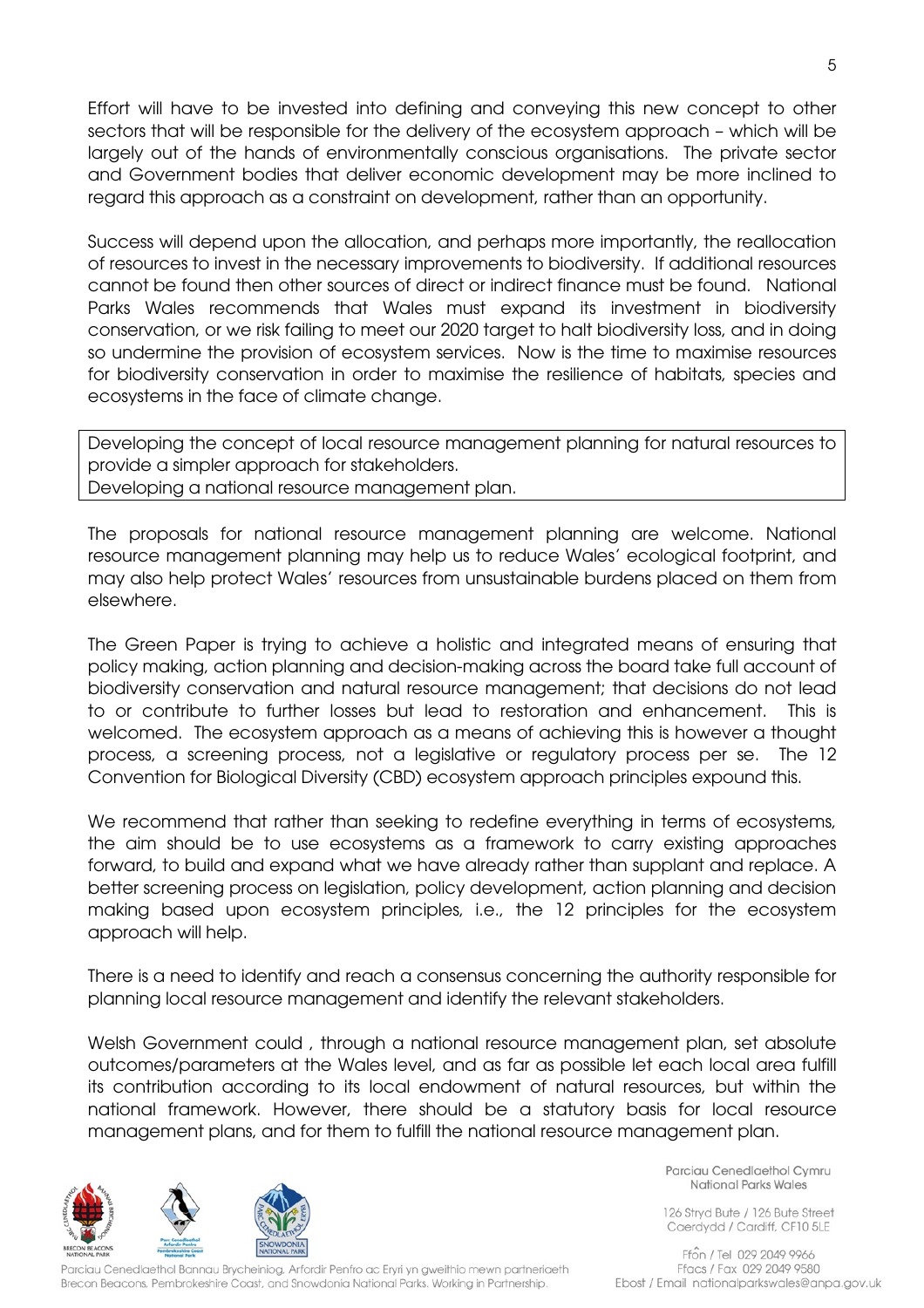Some national park management plans, both in Wales and further afield (e.g. North America, New Zealand), may provide good models for the proposed resource management plans. The management planning approach used by NPAs for site planning, and then adapted for National Park management planning (for integrated management of natural and cultural resources, and of assets for recreation and learning) was originally developed by the Countryside Council for Wales (CCW). CCW's model has been successfully applied from small sites to large regions, worldwide, and we propose that the system should provide the template for resource management planning at national and local levels. An additional benefit is the fact that it is a system which is familiar to many conservation managers in Wales.

Local resource management plans could provide the framework within which Local Development Plans (LDPs) operate, exactly as National Park Management Plans provide a framework for LDPs in National Park areas. While local resource management plans might be administratively simplest to implement at a local planning authority level, other possibilities exist - for example; Eco-region; catchment system; aggregated local planning jurisdictions etc.

National Parks Wales recommends that Welsh Government utilises the legislation to make linkages to be made between local resource management planning areas whether via land-use, habitats, watercourses, migration routes etc. These can be strongly supported by pan-Wales programmes like Glastir, and by a proactive approach to nature conservation by local authorities, in keeping with the principle of Section 40 of the Natural Environment and Communities Act 2006, which places a duty on public authorities to have regard to conservation and enhancement of biodiversity in the exercise of their functions. Agricultural incentives, in particular, also need to take account of national resource management plan aims.

National Parks Wales hopes that the legislation will enable the Welsh NPAs to define the implementation of the framework within the National Parks. This is currently achieved through the process of management planning for National Park and for Areas of Outstanding Natural Beauty. We would welcome a strong recognition – within the legislation - for the place and value of these plans in delivering the Natural Environment Framework within protected landscapes.

The coastal NPAs welcome further detail on proposals for the wider marine environment and associated resources, especially since the network of Highly Protected Marine Conservation Zones is likely to be widely-dispersed and small in its overall coverage. As long as natural resource outcomes have primacy – and again this could be achieved by reflecting the 12 CBD principles - then integrating terrestrial and marine planning across the coastal strip and inshore area should not prove problematic. Local resource management plans would need to refer to trans-boundary/national goals set out in the national resource management plan and relevant marine spatial plans.

Streamlining regulatory regimes to achieve better outcomes for the environment and simpler systems for people



Parciau Cenedlaethol Bannau Brycheiniog, Arfordir Penfro ac Eryri yn gweithio mewn partneriaeth Brecon Beacons, Pembrokeshire Coast, and Snowdonia National Parks. Working in Partnership.

Parciau Cenedlaethol Cymru National Parks Wales

126 Stryd Bute / 126 Bute Street Caerdydd / Cardiff, CF10 5LE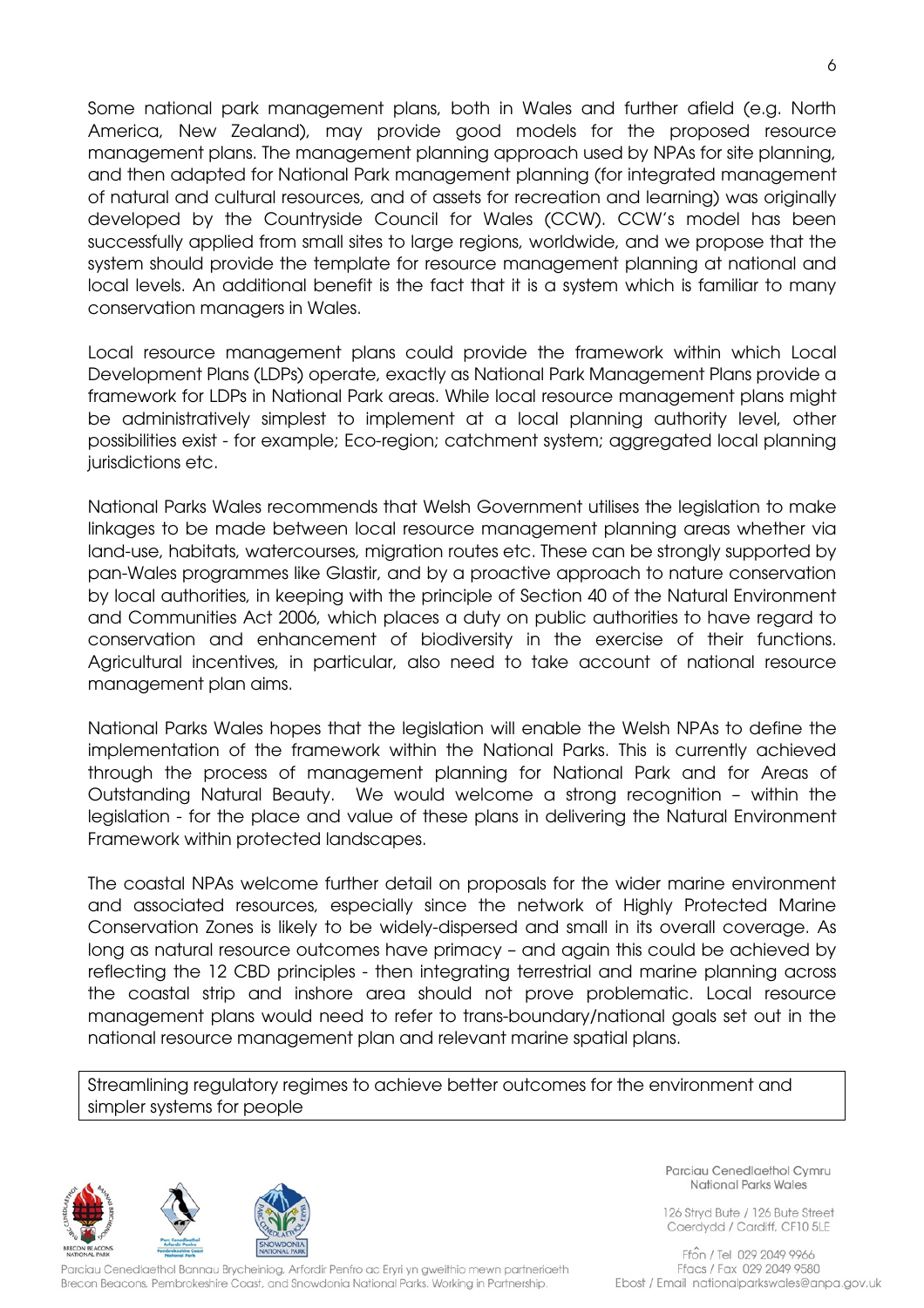Given the global failure to achieve the 2010 CBD targets, it appears that the implementation of law and/or the extent of protected sites are insufficient. National Parks Wales believes that both need to be addressed in more detail, and that the quality and extent of protection should be extended. There will also be a need to maintain clear boundaries between land-use planning and environmental regulation.

We welcome a review of environmental protection in the context of evolution rather than revolution. Timescales are ambitious and Wales must not lose the quality of decisionmaking or the protective mechanisms that currently exist, until and unless proven replacements are in place and running. We strongly urge that current site-based protection (e.g. under Wildlife and Countryside Act 1981, as amended) is retained, and that any review of site-based nature conservation designations should be undertaken with the intention of improved integration. This may mean larger sites, and/or the need for buffer zones around their periphery where management controls are also present.

An ecosystem approach is still likely to take the form of habitat-; species-, and industryspecific regulation and interventions. This legislation should be fit for purpose and enforced: significant tranches of legislation already on the statute book are rarely enforced. There are also issues over interpretation of legislation (e.g. Habitats Regulations). Some national and local resource management planning goals may be achieved simply through better implementation of existing legislation.

We recommend that the Welsh Government identifies barriers to existing biodiversity conservation and environmental protection regulation, policy and practice, and sets about removing those. Clearing 'blockages' in the system would enable existing systems to operate more efficiently and effectively and this in turn might produce tangible outcomes. A measure might then be made of the extent to which outcomes that follow this adjustment contribute towards the ecosystem approach. This could sit alongside the screening system recommended above.

Greater legislative clarity may also be a helpful deterrent since it gives regulators clearer parameters for enforcement. However we wish to stress the contribution of positive incentives, as opposed to regulatory enforcement, for wider behavioural change.

Wales needs to acknowledge that it is as a result of the lack of national will and resources, by every nation that ratified the CBD that biodiversity conservation has failed to meet international, national and local targets. The existing conservation systems themselves are not to blame for the failures.

Developing interactive geographical information systems to make information more accessible and engage people more widely.

Developing our approach to monitoring and data gathering to increase the emphasis on practical evidence gathering.

National Parks Wales supports the proposals set out within Sustaining a Living Wales inasmuch as they can enable good and timely decision-making and promote public awareness and understanding. Yet the approach will fail if tools such as GIS are not used



Parciau Cenedlaethol Cymru National Parks Wales

126 Stryd Bute / 126 Bute Street Caerdydd / Cardiff, CF10 5LE

Parciau Cenedlaethol Bannau Brycheiniog, Arfordir Penfro ac Eryri yn gweithio mewn partneriaeth Brecon Beacons, Pembrokeshire Coast, and Snowdonia National Parks. Working in Partnership.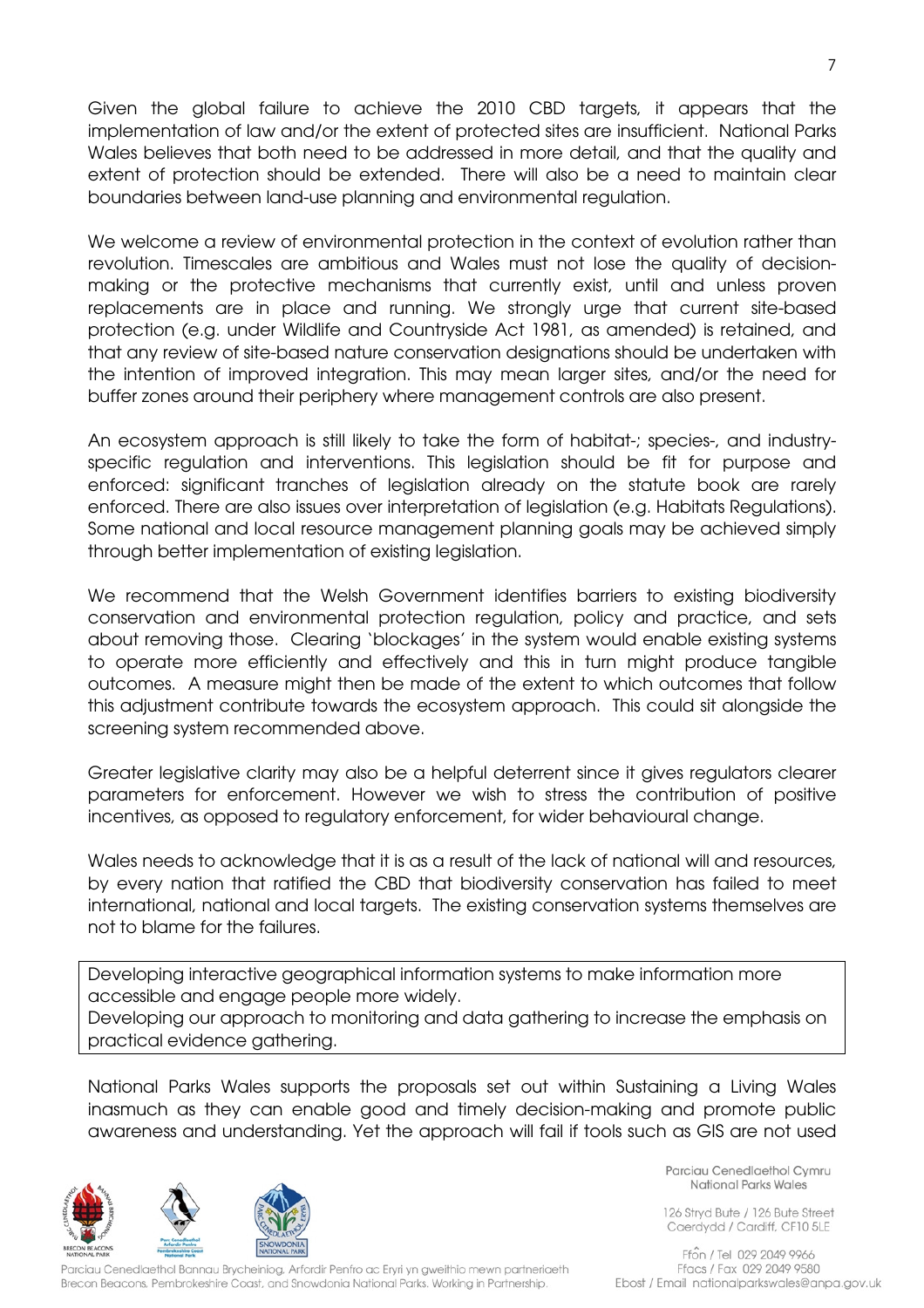and the information not made widely and freely available. Share datasets would assist bodies, such as the National Park Authorities with the monitoring of National park Management Plans and the production of State of the Park Reports.

However, data may not be the limiting factor to timely decision-making and protection. In terms of public understanding and behaviour, increased awareness of and sympathy for the environment is perhaps best achieved through first-hand enjoyment through a wide variety of recreational activities.

A great deal of data has already been collected by a variety of organisations. Collaborative working will identify data gaps and enable the prioritisation of further data gathering and monitoring activities. Despite this, time-series data by definition takes time to assemble, and marine data is generally more costly and time-consuming to collect than land-based data. What may be as important is a willingness to employ the precautionary approach, i.e. of being 'approximately right' in a timely fashion rather than 'precisely wrong' after the fact.

The Detailed Questions If you agree or disagree with the proposals above, what are your main reasons?

National Parks Wales agrees with the principle of adopting an ecosystems approach, for too long environmental issues have been seen as a hindrance to economic development. By placing an ecosystem approach firmly at the centre of public policy and getting everyone to realise the benefits of long-term, planned natural resource management means that Wales will be able to continue to rely on a flow of ecosystem goods and services.

We wish to draw the Welsh Government's attention to the close similarity between the CBD 12 principles for the ecosystem approach and the IUCN management guidelines for Category V protected landscapes, such as Wales' National Parks and areas of outstanding natural beauty. The National Parks and AONBs may be Wales' best places to implement the ecosystem approach, where large semi-natural areas are framed by their interaction with people.

What do you think should be the main priorities for our work in simplifying and integrating designations, policies and regulatory regimes?

Clear guidance needs to be provided to developers so that they understand the roles and responsibilities of the regulatory bodies. Guidance would be expected to include; the information they need to provide to support their application; the decision-making process involved along with time-scales etc.

Regulatory regimes can be simplified and integrated. The licensing and consenting of hydropower schemes by the Environment Agency is a good example of how the decisionmaking process can be streamlined. Where multiple consents under different regimes are required then Service Level Agreements between the regulators would ensure timely



Parciau Cenedlaethol Bannau Brycheiniog, Arfordir Penfro ac Eryri yn gweithio mewn partneriaeth Brecon Beacons, Pembrokeshire Coast, and Snowdonia National Parks. Working in Partnership.

Parciau Cenedlaethol Cymru National Parks Wales

126 Stryd Bute / 126 Bute Street Caerdydd / Cardiff, CF10 5LE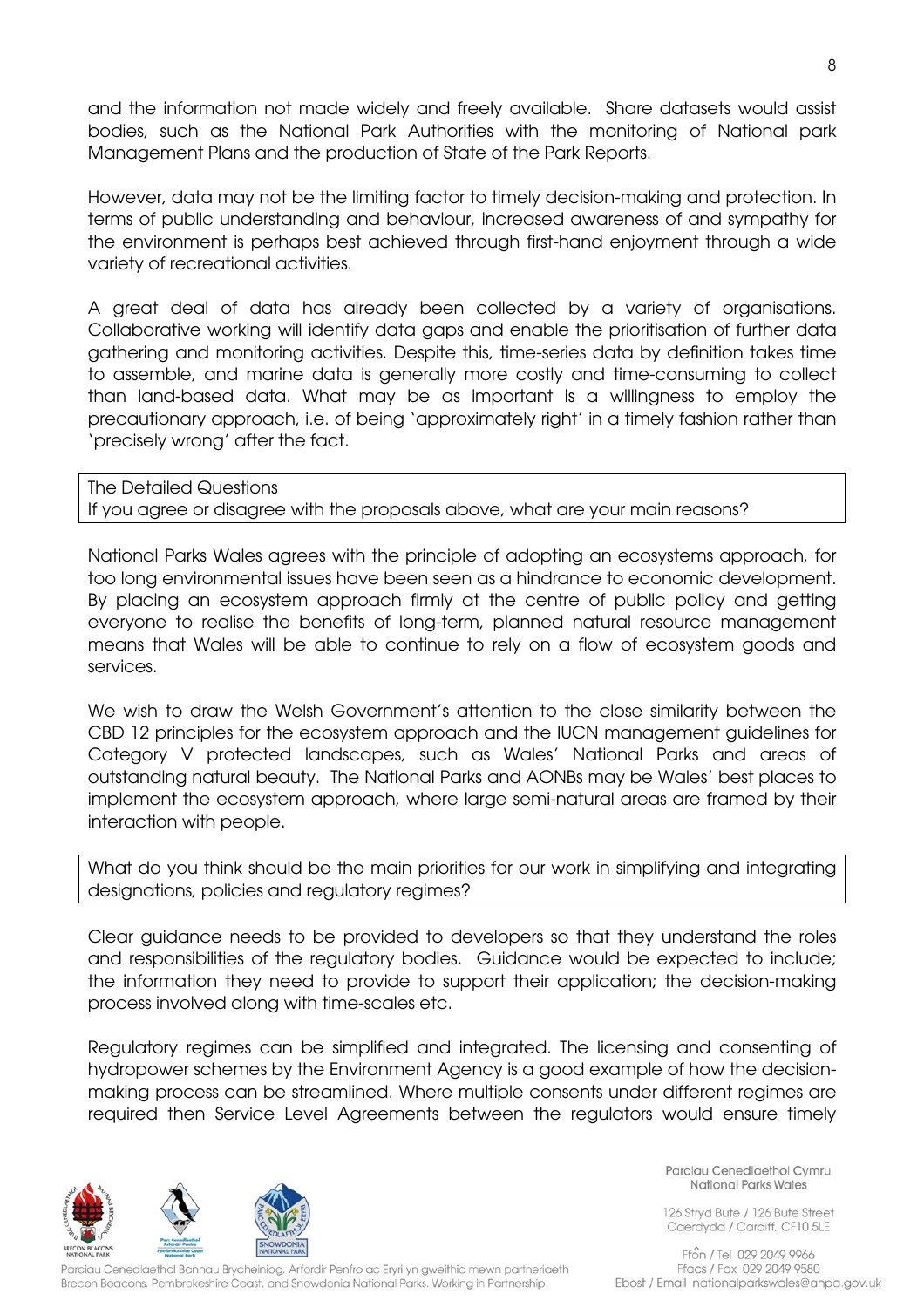responses to consultations. Performance Agreements, with agreed timetables for decisions, between the developers and regulators would also be beneficial.

## What would you define as the main success criteria for natural resource management?

National Parks Wales envisages robust and resilient ecosystems which are able to adapt to climate change and continue to provide the environmental goods and services on which we all rely.

Welsh Government may like to explore, by looking at National Parks and AONBs, ways in which local authorities can help with the proactive implementation of the Living Wales programme (the influence of protected areas extends to 25% of Wales' land area).

For example the Wales Coast Path presents a golden opportunity for habitat restoration and improved connectivity for biodiversity. For example, in Pembrokeshire Coast National Park, the coastal corridor now makes a key contribution to connectivity for wildlife, and provides a core area (or refuge) for many species.

The Wales Coast Path offers the chance to restore management to the coastal corridor around the whole of Wales, whilst utilising local authorities and/or Glastir as the funding and delivery mechanism. Welsh Government could even extend the width of the corridor itself to one or two fields. Wales would then have a potentially broad conservation corridor connecting north and south Wales, managed with wildlife and human wellbeing goals in mind and supporting the visitor economy – a relatively straight forward goal for the Living Wales programme and one with precedent and based on evidence. This example illustrates the importance of joined-up local management planning within the overview of the national resource management plan.

What would be the success factors for the new Welsh Single Body in delivering the new approach?

Ensuring that ecosystems become robust and resilient (see above) and managed in order to maintain the flow of ecosystem goods and services. This will require an in-depth understanding and careful monitoring of the ecosystems along with appropriate systems in place to respond to undesirable change.

The Single Body cannot be solely responsible for achieving headline goals (such as the Convention on Biological Diversity targets) and it will need to work through other organisations and individuals; considerable expertise exists across Wales which can be relied upon.

Have we reflected the opportunities for business, enterprise and economic development with the natural environment? If not, what have we missed?

The ecosystem approach should acknowledge the wider context for business, enterprise and economic development, the two are not mutually exclusive. Landscape features and



Parciau Cenedlaethol Bannau Brycheiniog, Arfordir Penfro ac Eryri yn gweithio mewn partneriaeth Brecon Beacons, Pembrokeshire Coast, and Snowdonia National Parks. Working in Partnership.

Parciau Cenedlaethol Cymru National Parks Wales

126 Stryd Bute / 126 Bute Street Caerdydd / Cardiff, CF10 5LE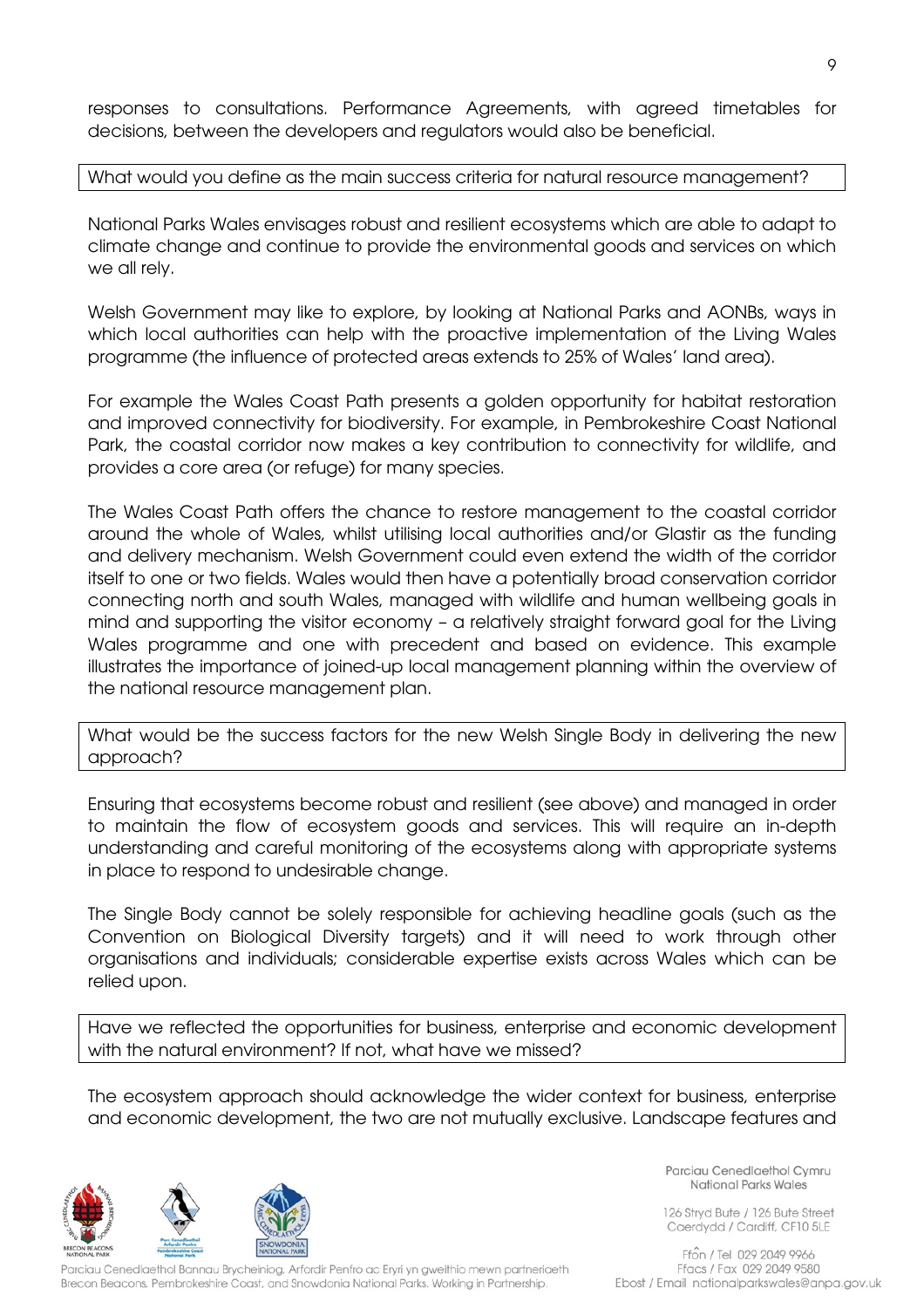factors in certain areas will provide specific entrepreneurial opportunities; while linguistic and cultural factors will provide opportunities in other areas.

Have we reflected the opportunities for social and well-being benefits for the people of Wales with the natural environment? If not, what aspects have we missed?

National Parks Wales would encourage the Welsh Government to make reference to, but not quantify, intrinsic value as an important way for people to re-engage with their surroundings. People value a species or a landscape for the feelings generated – whether in terms of pleasure, patriotism or pride, not in terms of economic value.

Where should the boundaries lie between land use planning and environmental management planning and consenting?

The boundaries should be broadly where they are at present; any changes proposed must be to improve existing systems and to provide an efficient and transparent decisionmaking process. Wherever these new boundaries lie, they should be agreed by consensus between the relevant agencies.

What skills and tools would we need to make the new approach successful? Can you help us deliver these?

The 3 National Park Authorities have a wealth of experience in planning, managing and conserving the natural environment of a substantial land area of Wales. Through the Sustainable Development Fund they have been able to support, and act as test beds, for a variety of innovative projects and approaches, generating an evidence-base in the process.

How could national or local resource management plans help preparation of local development plans?

There are already examples in the field of waste and minerals planning where work carried out in the preparation of Regional Waste Plans and Regional Technical Statements on aggregates used concepts such as "environmental capacity" to identify areas where regional and sub-regional waste facilities could be located and where aggregate extraction was acceptable. Work done by the British Geological Survey has produced a minerals resource map for Wales and identified areas where specific minerals should be safeguarded from sterilisation. This information has been fed into the production of Local Development Plans.

Should local ecosystems outcomes be included in local single integrated plans?

Yes.

What steps could we take to create a market in those environmental services that are currently undervalued?



Parciau Cenedlaethol Bannau Brycheiniog, Arfordir Penfro ac Eryri yn gweithio mewn partneriaeth Brecon Beacons, Pembrokeshire Coast, and Snowdonia National Parks. Working in Partnership.

Parciau Cenedlaethol Cymru National Parks Wales

126 Stryd Bute / 126 Bute Street Caerdydd / Cardiff, CF10 5LE